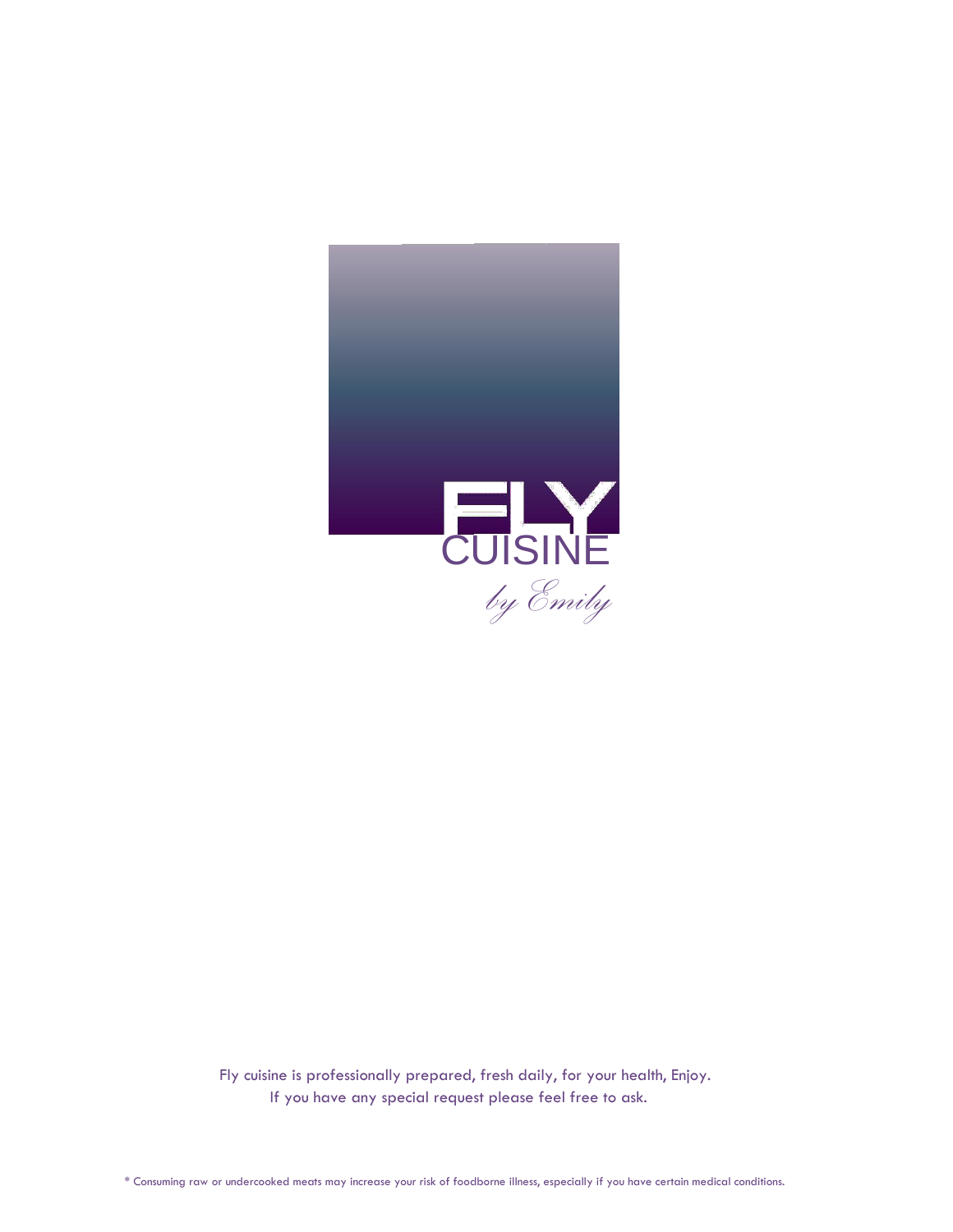# **BREAKFAST**

#### OMELETTES *(Egg Whites Available Upon Request)*

\*The Caprese Heirloom Tomatoes, Fresh Mozzarella, Basil

\*Emily's Roasted Vegetable Ratatouille, Homemade Boursin

\*The Byron Wild Mushroom, Pepper Jack, Spicy Jalapeño

\*Debi's Asparagus, Havarti, Fresh Dill

## FRITATTAS

\*Farmer Spinach, Broccoli, Caramelized Onion, Tomatoes, Cheddar Cheese

\*Jimmy the Greek Chicken, Feta, Oven Roasted Tomato, Red Onion, Oregano, Tzatziki Sauce

\*Lucy's Italian Sausage, Fennel, Peppers, Fontina Cheese, Tomato Sauce, Fresh Mozzarella

\*Broccoli and Cheese Sharp Cheddar, Tender Steamed Broccoli, Sharp Cheddar

#### BURRITOS

\*Lumberjack Eggs, Cherrywood Bacon, Sausage, Ham, Cheddar

\*South of the Border Eggs, Shredded Chicken, Onion, Cilantro, Jack Cheese, Salsa

\*Vegetarian Roasted Tomatoes, Spinach, Mushrooms, Zucchini, Potatoes, Swiss Cheese

#### EGGS BENEDICT

*(Poached Egg on top of English Muffin, Hollandaise)*

\*Traditional Canadian Bacon

\*Sebastian Lump Crab Meat

\*Filet Mignon 6 ounce Center Cut

\*La Jolla Turkey, Spinach, Tomato



BREAKFAST PLATES *(Served with 2 Eggs any Style)*

Biscuits and Gravy

\*Corned Beef Hash

\*Huevos Rancheros Mexican Tomato Sauce, Beans, Corn Tortilla

\*Bourbon Street Cheese Grits, Andouille Sausage

\*Meat and Potatoes Choice of Pork Chop Porterhouse, Filet Mignon or Ham Steak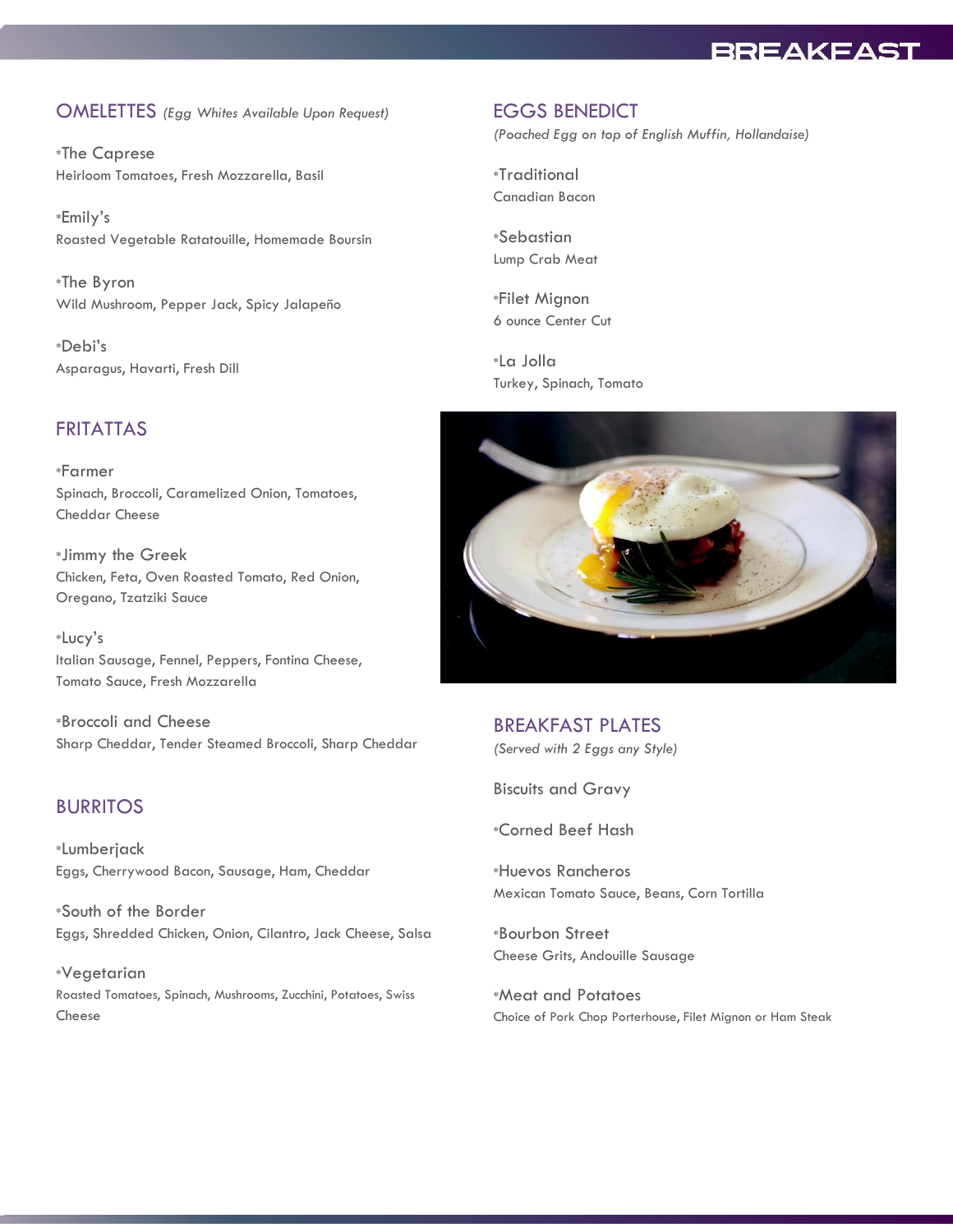# **BREAKFAST**

## CREPES (2 each)

Blueberry Blueberry Compote

Spinach and Gruyere Béchamel

Lump Crab and Shrimp Dill Béchamel

PANCAKES (3 each) *(Served with 100% Pure Maple Syrup, Sweet Cream Butter)*

Buttermilk Traditional Flapjacks

Whole Wheat Rolled Oats

Bananas Foster

Caramelized Bananas, Toasted Pecans

Wild Blueberry Blueberry Compote

## BREAKFAST PLATTERS

Assorted Pastries Assortment of Various Breakfast Pastries, Breads and Danish

Bagel and Lox Assorted Bagels, Nova Lox, Capers, Tomatoes,

Red Onion, Cream Cheese

#### Fruit

A Beautiful Seasonal Selection of Fresh Sliced Fruit: Cantaloupe, Honeydew, Pineapple, Watermelon, Mango, Kiwi

#### CONTINENTAL BOX

Individual Yogurt, Fresh Fruit Cup, Breakfast Pastry, Mini Bagel, Cream Cheese, Butter



# A LA CARTE

#### Side Offerings

Steel Cut Oatmeal Parfait Breakfast Potatoes Grilled Asparagus Heirloom Tomatoes Cottage Cheese \*Hard Boiled Egg Assorted Yogurt Flavors Cold Cereal Selection Bagel with Lox

#### **Meats**

Cherrywood Smoked Bacon Turkey Bacon \*Sausage Patties \*Chicken Sausage Links \*Andouille Sausage

#### Seasonal Fruit

Sliced Fruit Fresh Fruit Cup Assorted Fresh Berries Whole Fruit

#### Bakery

Breakfast Pastry Bacon Jalapeño Corn Bread Bagel English Muffin Croissant

#### Drinks

Coffee: Regular or Decaffeinated Fresh Squeezed Orange Juice Fresh Squeezed Grapefruit Juice V-8 Juice Yoo-hoo Milk: Skim, 2%, Whole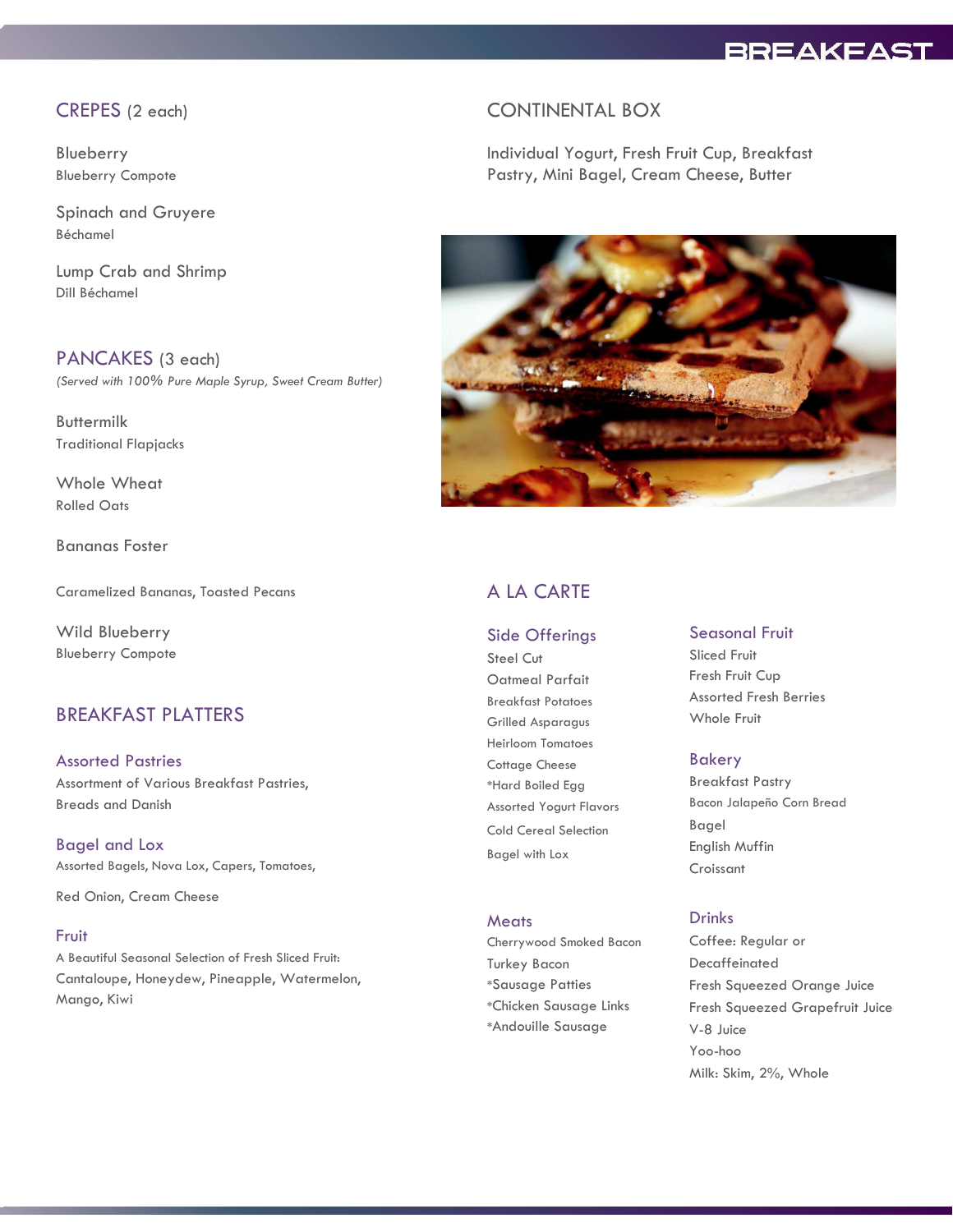# **SANDWICHES**

## FLY CUISINE BOX LUNCH

#### Includes:

Your Favorite Deli Sandwich Homemade Potato Chips Side Salad Fruit Fresh Baked Cookies Basil Pasta Salad, Potato Salad *OR* Macaroni Salad

*(Deli Sandwiches Also Available A La Carte)*

#### **WRAPS**

**Scottsdale** Roasted Turkey, Raspberry Vinaigrette, Tomato, Sprouts, Field Greens

\*Chicken Caesar Sliced Chicken, Caesar Dressing, Parmesan Cheese, Romaine

Rick's Wrap Roast Beef, Roasted Tomatoes, Grilled Asparagus, Pepper Jack Cheese, Horseradish Sauce, Fried Onions

\*Buffalo Chicken Cubed Chicken, Buffalo Sauce, Carrots, Celery, Romaine, Ranch Dressing

\*Mini Skirt Skirt Steak, Bacon, Blue Cheese Crumbles, Crispy Onions, Romaine, Italian Vinaigrette

## FINGER SANDWICHES

Choose 3 of the following: Chicken Salad Egg Salad Tuna Salad Vegetarian Ham, Swiss, Pickle Roast Beef, Arugula, Red Onion, Havarti Turkey Wrap, Sprouts, Tomato, Cucumber Peanut Butter, Jelly Smoked Salmon, Cream Cheese

#### FINGER SANDWICHES MEAL

*Pair with two of the following:* Homemade Potato Chips Potato Salad Macaroni Salad Basil Pasta Salad Cup of Our Homemade Soup Fresh Fruit Cup Cookies or Brownies

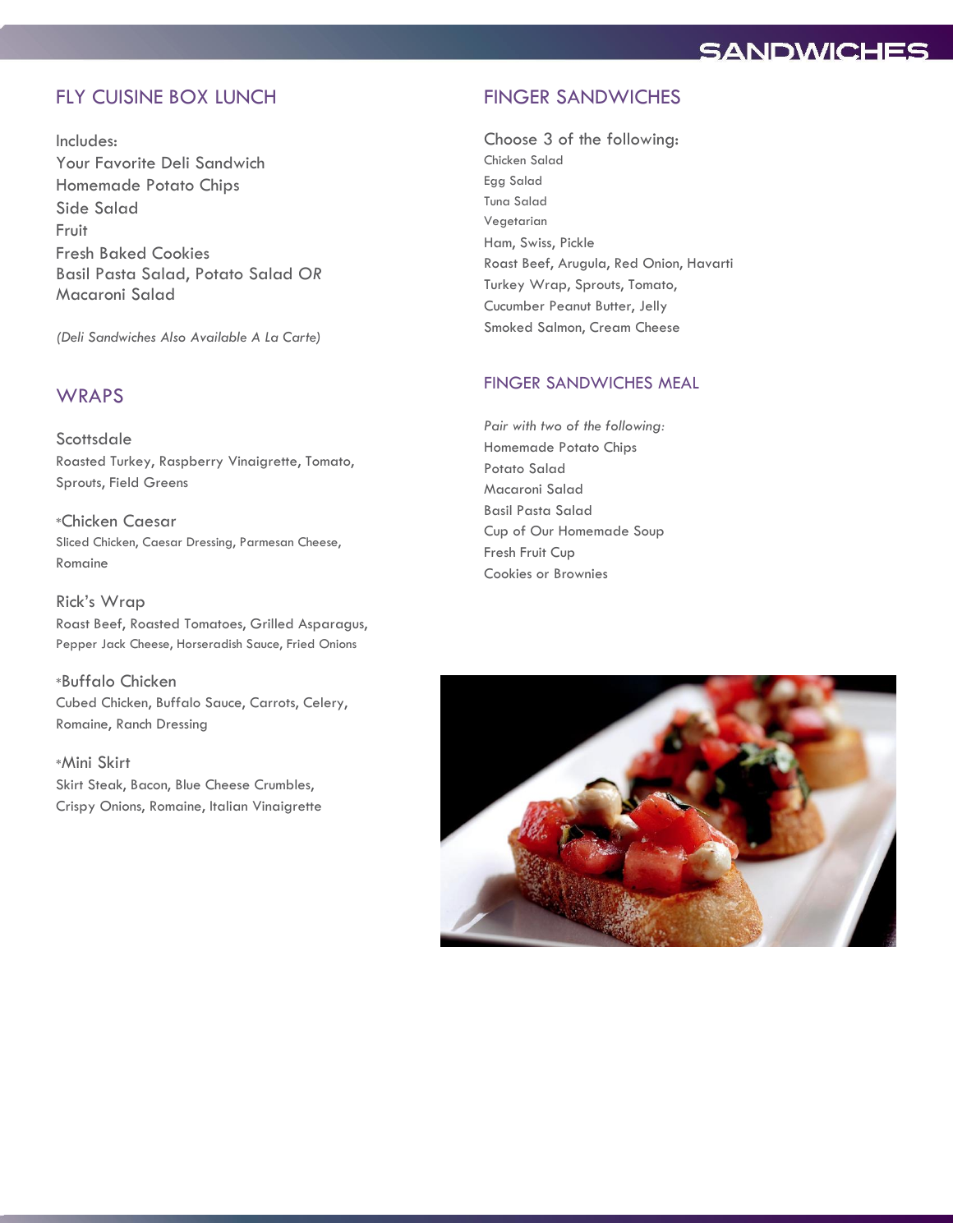# **SANDWICHES**

# COLD SELECTIONS

\*Maine Lobster Roll Poached Lobster Salad, Butter Lettuce

BLT Cherrywood Bacon, Green Leaf Lettuce, Heirloom Tomatoes

\*Blackened Tuna Steak Garlic Aioli, Micro Greens, Tomatoes

Italian Salami, Hot Capicola, Soppressata, Ham, Bobo's Relish, Provolone

Mile High Club Turkey, Cherrywood Bacon, Cheddar Cheese, Tomato, Lettuce

## HOT SELECTIONS

\*Hamburger or Cheese Burger Lettuce, Tomato, Onion, Pickle

Turkey Burger Pepper jack Cheese, Roasted Poblano Peppers, Caramelized Sweet Onion

Hot Dog New York, Chicago or Coney Style

\*Grilled Chicken Breast Blackened, Buffalo or Baja Style, Ciabatta Roll

\*Meatball Hoagie Italian Meat Balls, Home Made Marinara, Mozzarella

\*French Dip Shaved Prime Rib, Provolone, Au Jus

\*Philly Cheese Steak Grilled Onions, Peppers, Mushrooms, Cheese Whiz

Tuna Melt Cheddar Cheese, Sprouts, Tomatoes, English Muffin

\*Chicken or Eggplant Parmesan Home Made Marinara, Mozzarella

#### PANINIS

\*Filet Mignon Cambozola, Caramelized Sweet Onion

Prosciutto Arugula, Fontina, Basil Pesto

Ham and Swiss Sevillo Tomatoes, Red Onion, Spinach

Grilled Vegetable Sundried Tomato Pesto, Provolone

Ultimate Grilled Cheese Cheddar Cheese, Provolone, Havarti, Jarlsberg Swiss, Tomato, Basil

Reuben Hot Pastrami or Corned Beef, Sauerkraut, Swiss, 1000 Island

\*Cuban Ham, Roasted Pork, Pickles, Swiss Cheese and Mustard

Turkey Melt Jalapeños, Swiss, Garlic Aioli



You may choose to turn any of our Specialty Sandwiches into a Boxed Lunch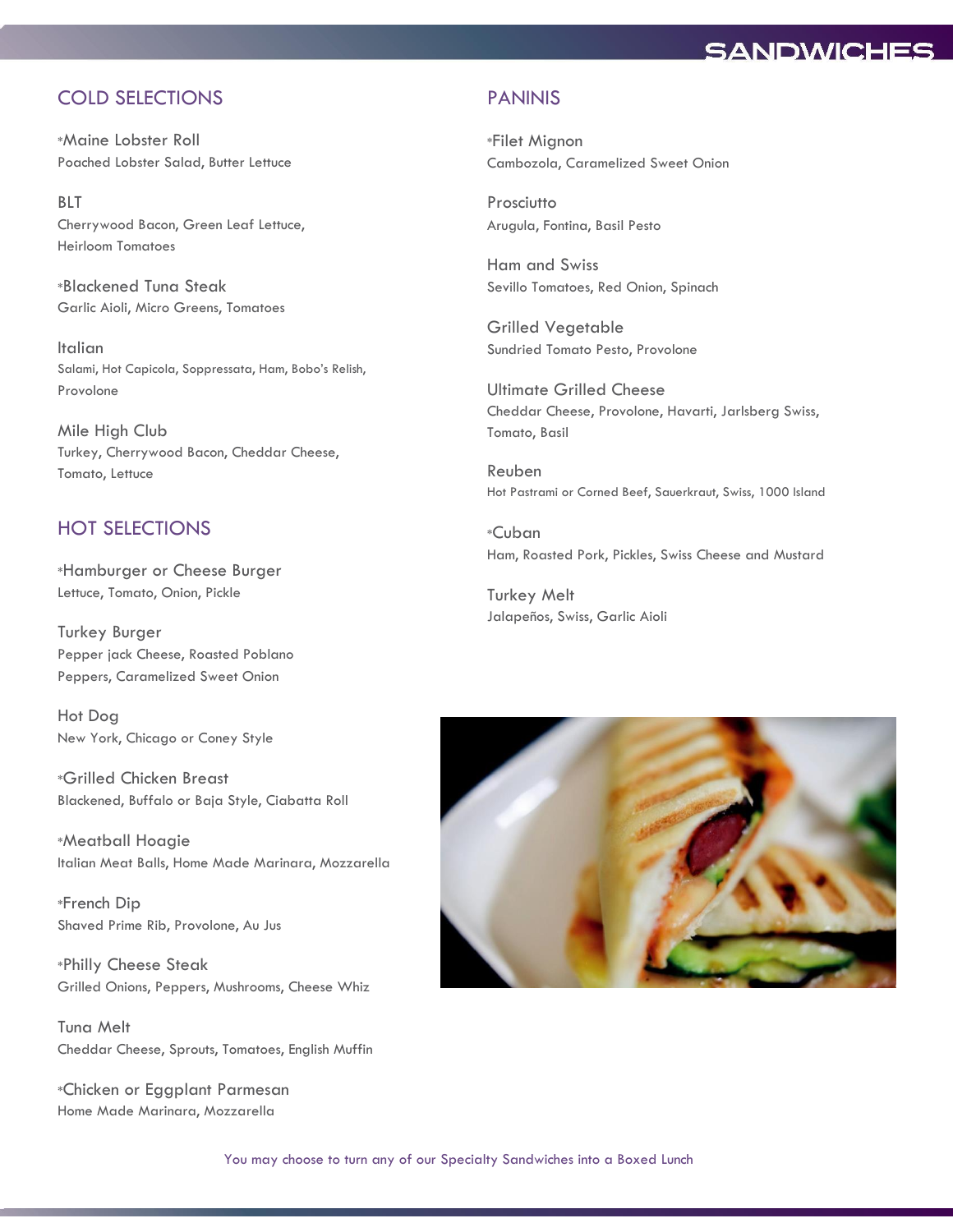# **SAL**

#### Add \*Chicken, \*Filet Mignon, \*Grilled Prawns or \*Salmon to any Salad of Your Choice

House Salad Mixed Greens, Boursin, Tomatoes, Radish, Bell Pepper, Carrot, Cucumber, Croutons, Choice of Dressing

Caesar Romaine, Shaved Parmesan, Croutons

Wedge Iceberg, Tomato, Onions, Bacon, Blue Cheese Dressing

Chopped Salad Salami, Chicken, Garbanzo Beans, Scallions, Tomatoes, Cotija Cheese, Italian Vinaigrette

\*Oriental Chicken Shredded Carrots, Scallions, Mandarin Oranges, Cucumber, Chopped Peanuts, Sesame Vinaigrette

Spinach Salad Mushrooms, Red Onions, Tomato, Hard Boiled Egg, Warm Bacon Vinaigrette

Heirloom Caprese Thick Sliced Heirloom Tomatoes, Fresh Mozzarella, Balsamic Reduction

Greek Romaine Lettuce, Tomato, Cucumber, Kalamata Olives, Red Onion, Pepperoncini's, Feta, Oregano Vinaigrette

\*Cobb Diced Chicken, Bacon, Blue Cheese, Cucumber, Hard Boiled Egg, Tomato, Ranch Dressing

**Waldorf** Chicken, Apples, Celery, Walnuts, over Butter lettuce

Roasted Beet Salad Field Greens, Hazelnut Crusted Goat Cheese, Champagne Vinaigrette

Nuts and Berries Mixed Greens, Assorted Dried Berries, Sunflower Seeds, Nuts, Pomegranate Vinaigrette

\*Prawn Citrus Salad Grilled Jumbo Prawns, Mixed Greens, Tomato, Avocado, Cumin Lime Vinaigrette

Nicoise Baby Greens, Ahi Tuna Steak, Green Beans, Tomatoes, Baby Potatoes, Hard Boiled Egg, Nicoise Olives, Caper Vinaigrette

\*Grilled Steak Salad Sliced Filet Mignon, Crispy Onion, Grilled Fennel, Sevillo Tomatoes, Blue Cheese Crumbles, Balsamic Vinaigrette

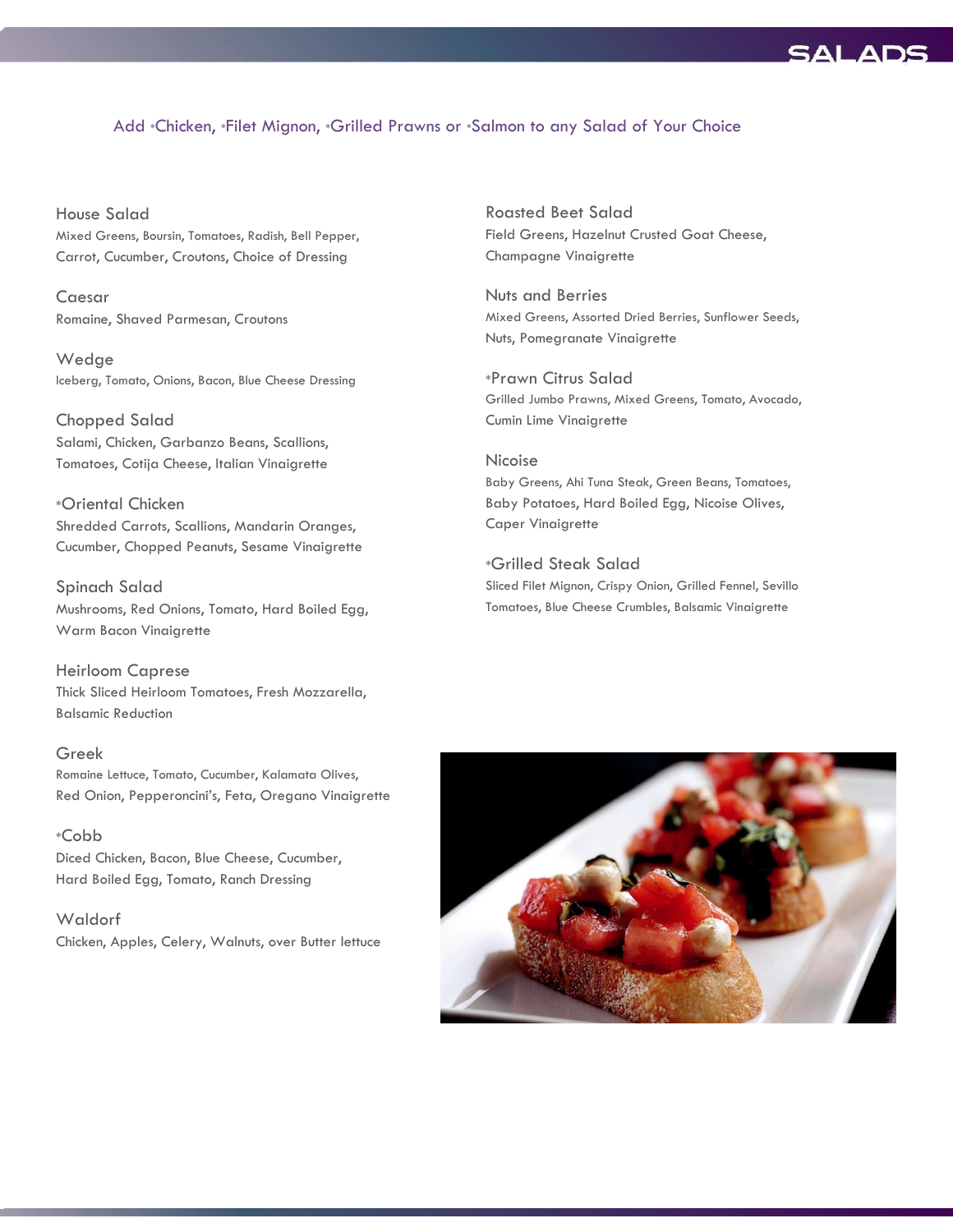# PLATTERS

## PLATTERS

Fruit and Cheese Beautiful Arrangement of Fresh Fruit, Specialty Cheeses, Gourmet Crackers

Specialty Cheese Assorted Imported and Domestic Cheeses, Dried Fruits, Olives, Nuts, Gourmet Crackers

Warmed Brie with Roasted Garlic French Brie, Slow Roasted Garlic, Toasted Baguette

\*Deluxe Chilled Seafood Sweet Prawns, Chick Lobster Tail, King Crab Legs *Stone Crab Claws,* Oysters on the Half Shell *(All upon Availability)*

\*Prawn Cocktail House Made Atomic Cocktail Sauce

Crudité An Elegant Selection of Crunchy Vegetables, Creamy Dill Ranch or Cusabi Dipping Sauce

Grilled Vegetables Seasons Finest Vegetables grilled to Perfection Drizzled with a delicious Honey Balsamic Glaze

Italian Deli A Beautiful Arrangement of Imported Cured Italian Meats, Roasted Peppers, Olives, Marinated Artichokes Hearts

Mediterranean Creamy Hummus, Tabbouleh, Tzatziki, Grilled Pita, Feta, Tomatoes, Olives

Hot Dip Trio Baked Spinach and Artichoke, Queso and Chorizo, Creamy Crab and Herb Dip,

Chips and Dip Pico de Gallo, House Salsa, Guacamole, Tri-Colored Tortilla Chips

Brownies and Cookies Fresh Baked Bite Sized Assortment

Truffle and Petit Fours Assorted Truffles and Cakes

#### STREET TACOS

(Individual Serving 2 Per Order)

\*Shrimp Mango Salsa

\*Short Rib Pickled Red Onion

\*Duck Asian Cabbage Slaw

\*Shredded Chicken Pico De Gallo, Chipotle Crème

\*Steak Fajita Peppers, Onions

\*Carnitas Cilantro, White Onion, Avocado

\*Blackened Mahi Mahi Pico, Mexican Crème, Cotija Cheese



#### **BRUSCHETTA**

Individual Serving is 4 per Order Fig, Prosciutto, Mascarpone Cheese

Tomato, Basil, Garlic, Capers, Kalamata Olives

Olive Tapenade Seasoned Kalamata Olive

Spread Eggplant, Ricotta, Tomato Sauce

Caramelized Pear, Spanish Cabrales Cheese

Honey Roasted Heirloom Tomatoes, Ricotta, Fresh Thyme

Roasted Yellow, Red Peppers, Arugula, Goat Cheese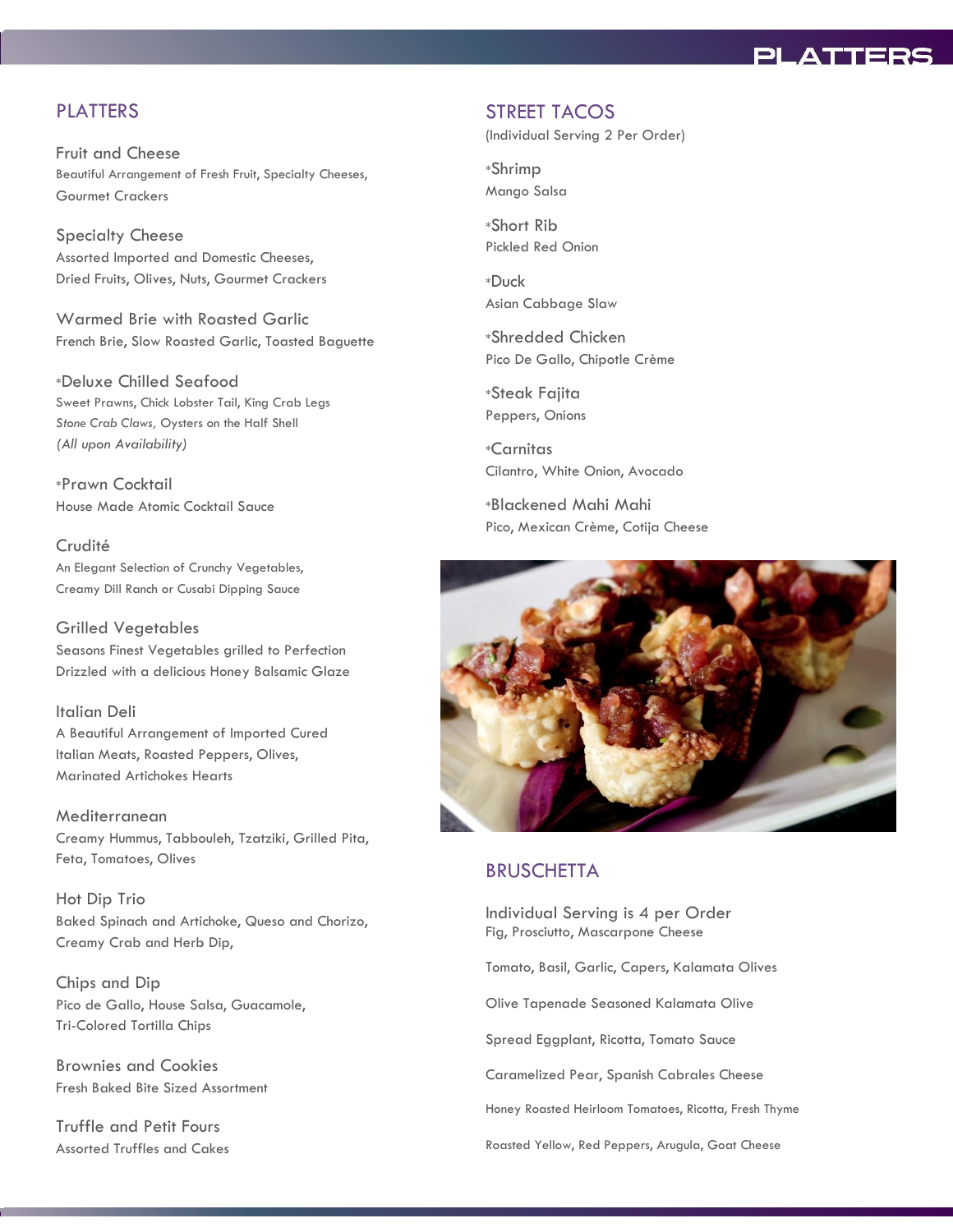# **COLD APPETIZERS**

#### SEAFOOD

\*Thai Summer Rolls Sweet Prawns, Vermicelli, Fresh Mint, Rice Paper, Spicy Peanut Dipping Sauce

\*Tuna Tartar Sushi Grade Ahi Tuna, Radish, Cilantro, Chives, Lemon Soy Dressing, Wonton Crisps

Smoked Salmon Caper Blinis, Crème Fraiche, Dill, Lemon Zest

\*Shrimp Ceviche Marinated Rock Shrimp, Cucumber, Peppers, Avocado, Tomato, Lime Juice, Corn Tostadas

\*Prawn Cocktail Jumbo Prawns, Atomic Cocktail Sauce

\* "Nuvo Sashimi" Seared Yellow Tail Hamachi, Jalapeños, Ponzu Sauce

\*Ahi Tuna Sesame Crusted Ahi Tuna, Seaweed Salad, Sweet Soy

\*Million Air Tacos Hamachi, Lobster, Ahi Tuna, Japanese Kewpie Sauce

Crab Tower Lump Crab, Lemon Crème Fraiche, Avocado, Heirloom Tomato, Sweet Pepper Coulis

## **VEGGIE**

Caprese Skewers Grape Tomatoes, Fresh Mozzarella, Basil

Hummus Trio Traditional, Red Pepper, Jalapeño Hummus, Pita

Burrata Cheese Fresh Creamy Mozzarella filled with Cream, Roasted Tomatoes, Roasted Garlic, Grilled Baguette

#### MEAT

Prime Rib Cigars Sliced Prime Rib, Horseradish Boursin

\*Beef Carpaccio Razor Thin Filet Mignon, Arugula, Shaved Parmesan, Extra Virgin Olive Oil

\*Steak Tartare Hand Cut Filet Mignon, Chopped Eggs, Capers, Onions, Toast Points

Prosciutto Wrapped Melon Italian Prosciutto di Parma over Cantaloupe Wedges

\*Duck Trio Foie Gras Terrine, Chilled Duck Breast with Cherry Orange Compote, and Foie Gras Mousse on Toast Points

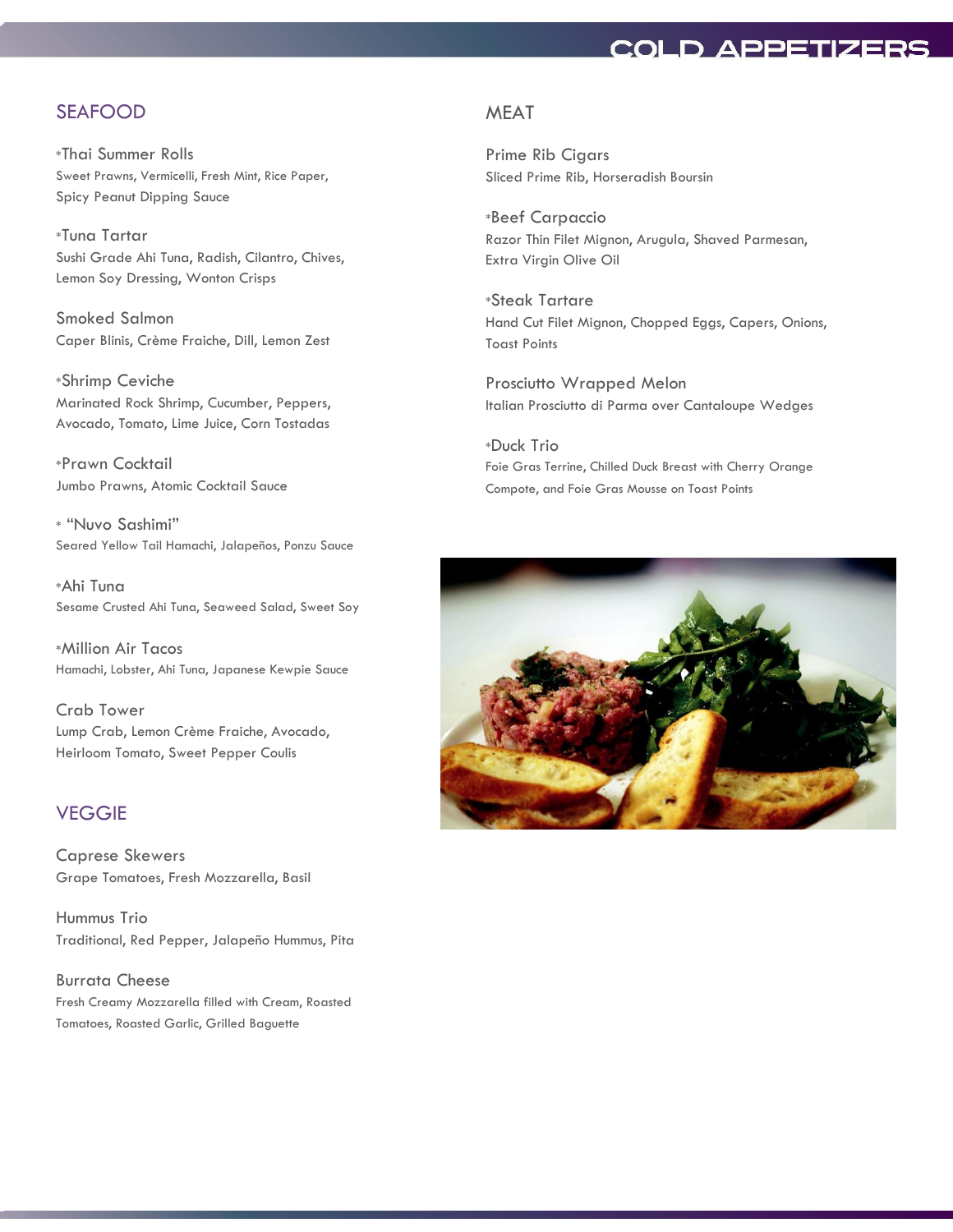#### SEAFOOD

\*Garlic Prawns Grilled Jumbo Prawns, Sweet Chili Sauce

\*Lobster Cakes Spicy Remoulade

\*Baked Scallops Vermouth Cream Sauce, served in the Shell

\*King Crab Legs Center cut cracked legs, Drawn Butter

\*Teriyaki Salmon Skewer Grilled Pineapple Relish

\*Seared Miso Glazed Black Cod Sushi Grade Black Cod in White Miso

\*Oysters Rockefeller Baked oysters, Spinach, Cream, Bacon

#### **VEGGIE**

Baked Artichoke Hearts Filled with Brie, Seasoned Bread Crumbs

Eggplant Rollatini Ricotta, Mozzarella, Home Made Marinara

Edamame Steamed Soy Beans with Sea Salt

Baked Spinach and Artichoke Dip Pita, Tortilla Chips

\*Mini Quesadillas (*4 pieces per order)* Steak, Chicken, Short Rib, Shrimp or Veggie

## **MEAT**

Spanish Stuffed Dates Manchego Cheese wrapped in Cherrywood Bacon

\*Cinnamon Skewered Chicken Grilled Chicken with Hoisin Sauce

\*Pork Satay Lemongrass Skewers, Spicy Peanut Sauce

Stuffed Mushroom Caps Italian Sausage, Parmesan, Fresh Herbs

\*Duck Lettuce Wraps Scallions, Cucumbers, Plum Sauce, Lettuce Cups

\*Lollipop Lamb Chop Kona Rubbed with Balsamic Glaze

\*Filet Mignon and Brie Crostini Grilled Filet Mignon topped with Melted French Brie



Pigs in a Blanket Dog of the Hot, Wrapped in the Puff of the Pastry

Prime Rib Sliders Horseradish, Au jus

\*Steamed Dumplings (*6 pieces per order)* Pork, Shrimp or Vegetable, Asian dipping Sauce

Mini Hot Dog Trio Chicago Style, New York Style, Bratwurst

Mini Burger Trio Mushroom and Swiss, American Cheese, Blue Cheese & Bacon

# **HOT APPETIZERS**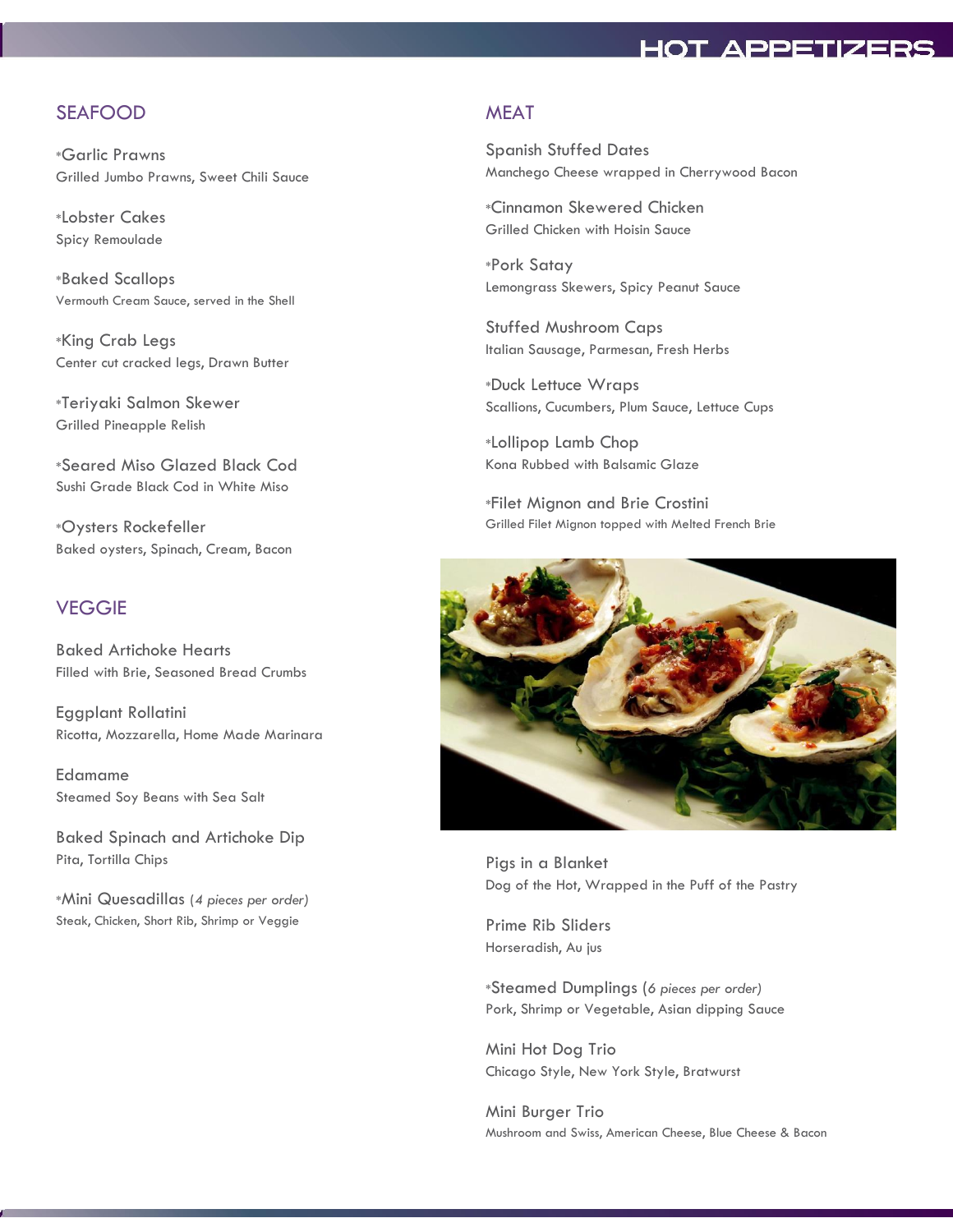

#### Fly Cuisine is proud to offer an extensive selection of Homemade Soups.

New England Clam Chowder

Lobster Bisque with Sherry

Cioppino A Hearty Shellfish and Fish Stew

Gumbo with Chicken and Andouille Sausage

Chicken Soup Choice of Matzo Ball, Noodle or Dumpling

Asian Duck Soup with Wonton

My Mother's Tortilla Soup

Split Pea with Ham

Chili Beef or Vegetarian

Hearty Italian Minestrone

Butternut Squash

Miso

Creamy Wild Mushroom

Creamy Asparagus

Baked Potato

Black Bean with Sofrito

Italian Wedding

Chipotle Corn Chowder

French Onion

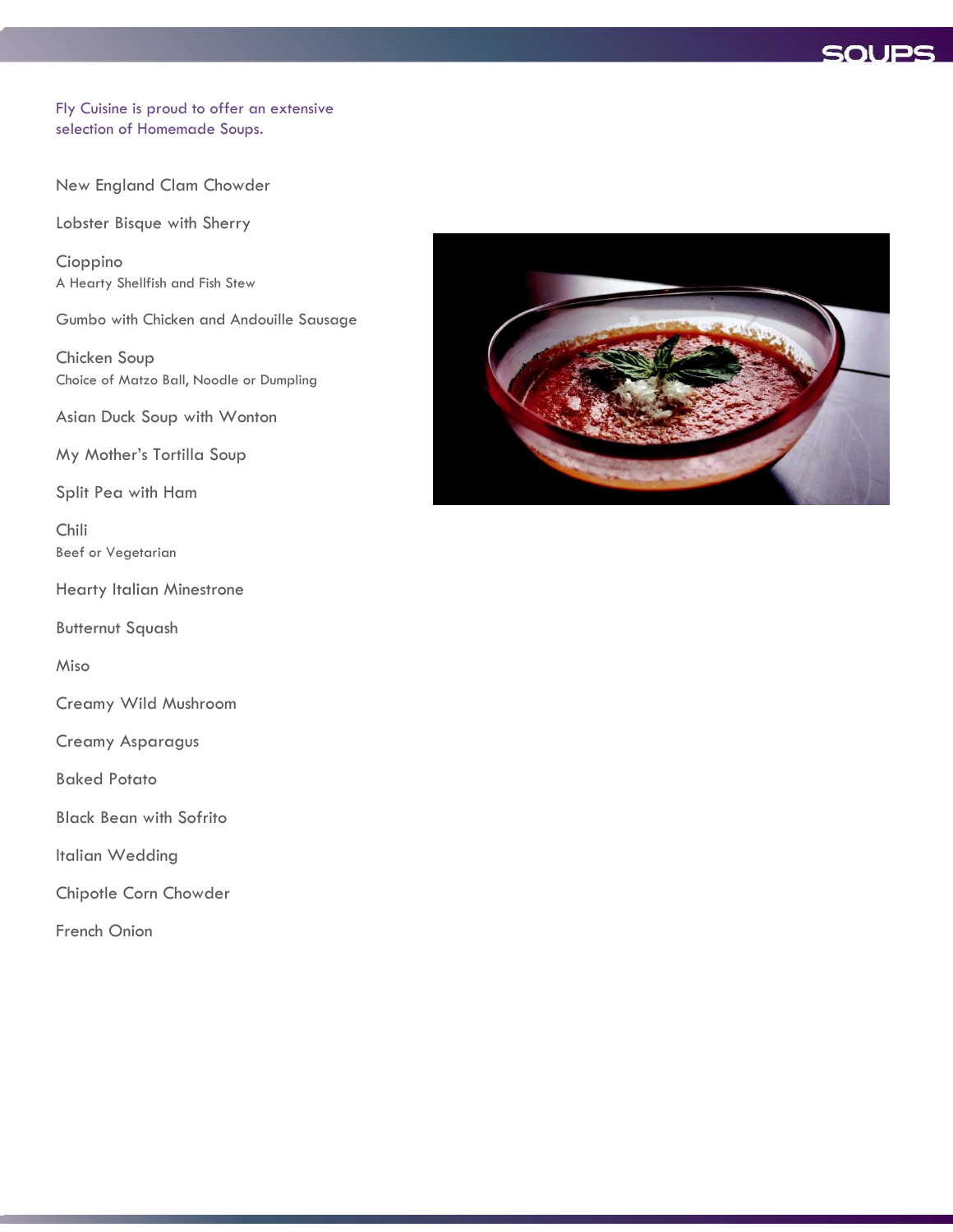# **INTERNATIONAL**

## SOUTH OF THE BOARDER ENTREES

*Served with Refried Beans and Rice*

Enchiladas Corn Tortilla, Red Enchilada Sauce, Melted Cheese. Filled with Choice of: Chicken, Spinach & Sour Cream, or Seafood

#### \*Burritos

Flour Tortilla, Shredded Lettuce, Cheese, Salsa, Sour Cream. Filled with Choice of: Chicken, Spinach & Sour Cream, Seafood, or Ground Beef

\*Carne Asada Grilled Skirt Steak, Vegetables, Tortillas

Carnitas Tender Cooked Pork, Grilled Onions, Tortillas

\*Lucy's Stuffed Bell Peppers Shredded Chicken, Rice, Tomatoes, Peppers, Onions, Cheese inside a Bell Pepper, Red Pepper Sauce

Tamales Beef, Pork or Hatch Chili and Cheese

Fajitas Onions, Peppers, Cilantro, Tortillas, Salsa, Sour Cream, Guacamole, Choice of: Steak, Chicken or Shrimp

## EASTERN EUROPEAN

Assorted Pierogies Pan Fried "Raviolis" in Brown Butter: Bacon and Sauerkraut Ricotta Cheese Potato Ground Beef

**Ratatouille** Eggplant, Tomato, Onion, Zucchini, Yellow Squash, Fresh Herbs

Polish Sausage Sauerkraut, Grainy Mustard

Vegetable Moussaka Lasagna Style Layered Grilled Vegetables, Baked with Béchamel

\*Hennie's Meat Loaf My Mothers' Recipe. It's so good, I just had to!

\*Kabobs Skewered with Seasoned Vegetables and Choice of: Steak, Lamb, Chicken, Shrimp, Mahi Mahi or Mixed Seafood

## ITALIAN SPECIALTIES

Spaghetti Bolognese Home Style Italian meat sauce

\*Linguini with Clams Cherrystone Clams, Lemon White Wine Sauce

\*Chicken or Eggplant Parmesan Marinara, Mozzarella, Angel Hair

Short Rib Stuffed Ravioli Light Brown Sauce, Tomatoes, Basil

\*Basil Pesto Chicken Penne Pasta, Seasonal Vegetables



\*Thybo Chicken White Wine Sauce, Mushrooms, Artichokes, Tomatoes, Fresh Basil, Angel Hair

Sausage Ragu Rosemary, Plum Tomatoes

\*Roasted Duck Scallion, Pistachio, Orecchiette

Spinach Tortellini Cheese Filling, Spinach Pasta, Vodka Sauce

## HOMEMADE BAKED PASTAS

**Manicotti** Stuffed with Spinach, Ricotta, Fresh Mozzarella, Tomato Sauce

Meat Lasagna Traditional Lasagna with Bolognese and Béchamel Sauce

Mac N Cheese Truffle or Lobster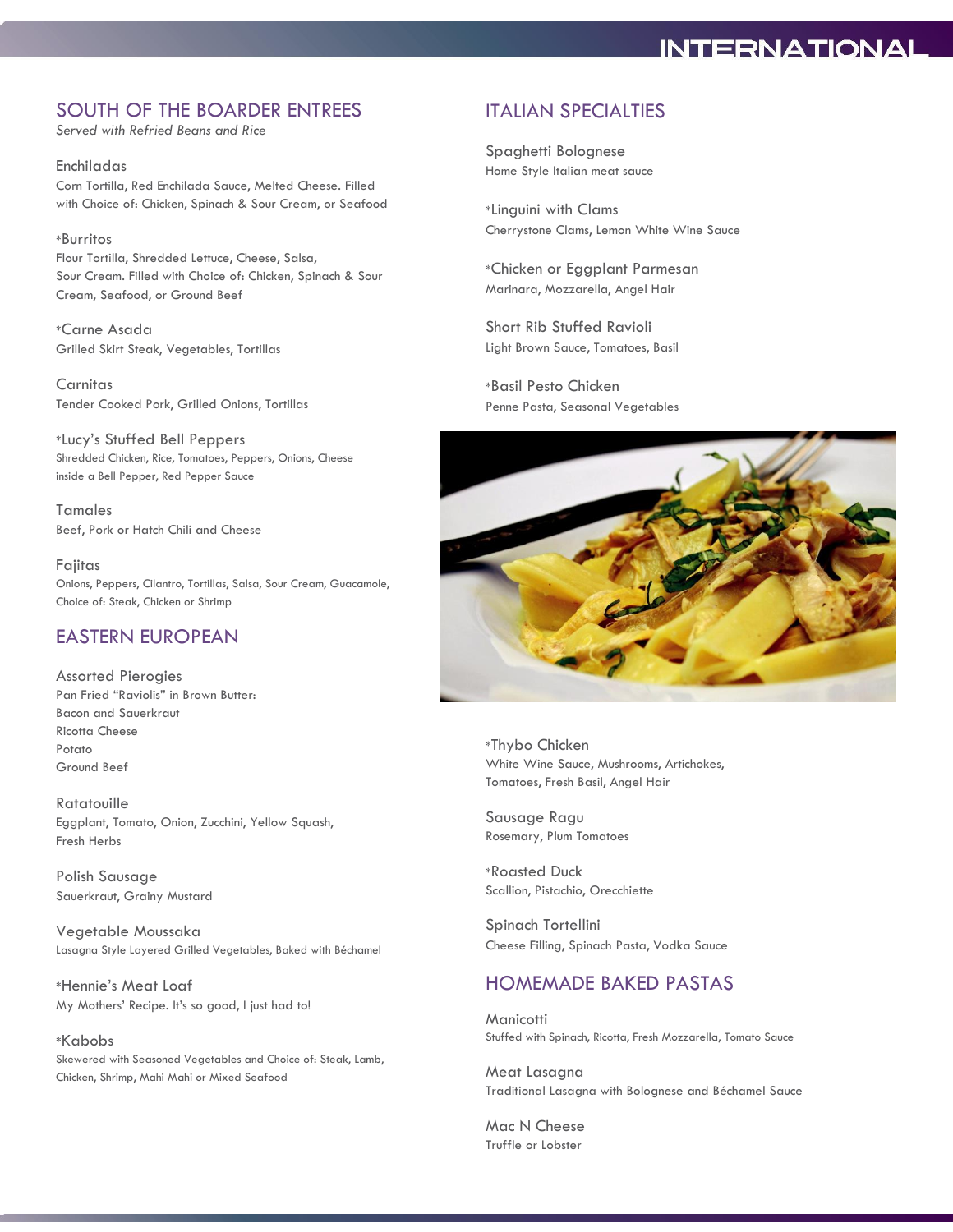# **FISH**

\*Chilean Sea Bass Arrabiata Spicy Marinara, Braised Fennel, Crispy Leeks, Capers

\*Alaskan Halibut Sweet Potato Crust, Tarragon Cream Sauce

\*Diver Scallops Coconut Broth, Edamame, Pea Shoots

\*Dover Sole Lemon Butter Sauce, Toasted Almonds

\*Salmon Grilled Grainy Mustard Sauce, Mustard Spaetzle

\*New England Bake Lobster Tail, Scallop, Shrimp, Mussels, Clams, Corn, Potatoes

\*Skate Wing Brown Butter Sauce, Capers

\*Ahi Tuna Steak Ginger Miso Sauce

\*Seafood Pot Pie Lobster, Scallop, Shrimp, Daily Fresh Fish, Phylo Crust

Sushi Grade Cod

#### **LAMB**

\*Rack Kona Rubbed, Balsamic Reduction

\*Loin Olive Oil Poached, Mint Gremolata

\*Shank Moroccan Braised, Brown Bag Cous Cous

#### PORK

\*Porterhouse Braised Apple Cider Red Cabbage

\*Bone-In Rib Chop Stuffed with Caramelized Pear and Brie, Congac Sauce

\*Loin Roulade Wrapped around Spinach, Feta Cheese, Pine Nuts, Sevillo Tomatoes

#### BEEF

\*Filet Mignon Center Cut 8oz, cooked to Perfection, with Au Jus.

ALTERNATE PREPARATIONS Oscar – *Lump Crab, Grilled Asparagus, Hollandaise* Porcini Rub – *Porcini Mushroom, Balsamic Glaze* Kona Coffee Rub – *Caramelized Shallot Butter* Classic Béarnaise – *Butter, Wine Sauce, Fresh Tarragon* Bordelaise – *Reduction of Mirepoix, Herbs, Veal Stock* Blue Cheese Sauce – *Gorgonzola, Fresh Herbs*



\*Rib Eye 12oz Center Cut

\*Skirt Steak 8oz Grilled Skirt Steak, Charred Onions

\*Beef Wellington Filet Mignon, Mushroom Duxelle, Baked in Puff Pastry

\*Red Wine Braised Short Rib Herb Roasted Root Vegetables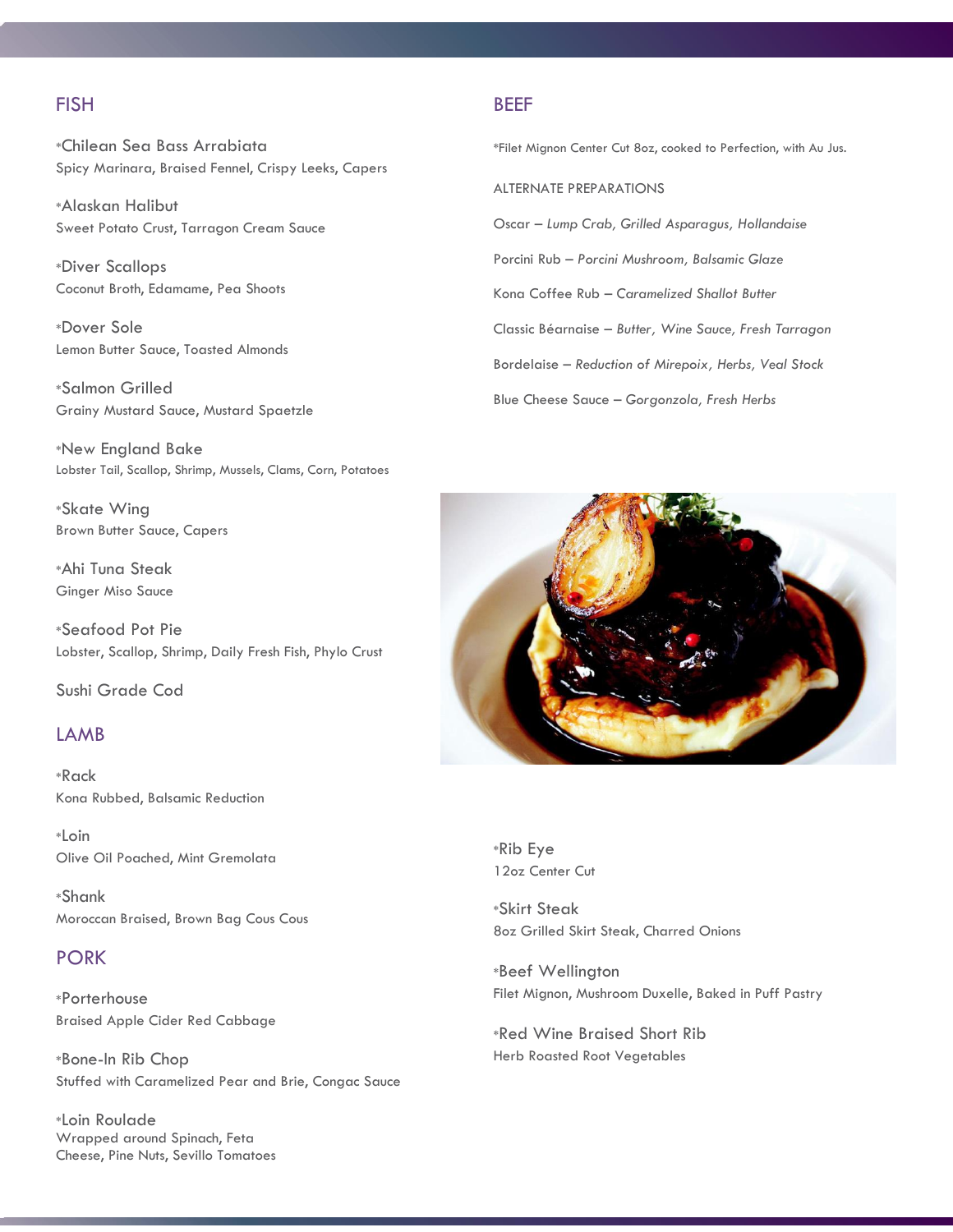# POULTRY

\*Rotisserie Half Chicken Free Range Chicken, Lemon Juice, Garlic

\*Chicken Arrabiata Spicy Marinara, Honey Braised Fennel, Crispy Leeks, Capers

\*Stuffed Dijon Chicken Black Forest Ham, Jarlsberg Swiss, Red Dragon Mustard Cheese Sauce

\*Coq au Van Red Wine Braised Chicken, Pearl Onions, Domestic Mushrooms

\*Chicken Picatta White Wine Lemon Caper Sauce

\*Chicken Parmesan Marinara, Mozzarella, Angel Hair

\*Seared Duck Breast and Leg Confit Huckleberry Demi

\*Turkey Pot Pie Seasonal Vegetables, Puff Pastry

\*Peking Duck Cucumber, Scallions, Hoisin Sauce, Steamed Buns

#### VEAL

\*Rib Chop Choice of: Roquefort Butter or Red Wine Demi Glaze

\*Saltimbocca Wrapped with Sage Leaves and Prosciutto

\*Carciofi Veal, Lemon, White Wine Sauce, Artichokes, Scaloppini

\*Parmesan Marinara, Mozzarella, Angel Hair

\*Veal Picatta White Wine Lemon, Caper Sauce

## SIDES

Vegetables Seasonal Vegetables Sautéed Spinach Green Bean Almandine Roasted Wild Mushrooms Maple Glazed Carrots Grilled Asparagus Snap Peas with Garlic and Sesame Seeds Steamed Bok Choy Herb Roasted Tomatoes Creamed Corn Creamed Spinach Braised Red Cabbage



#### **Starches**

Mashed Potatoes Au Gratin Potatoes Loaded Baked Potato Baked Sweet Potato Baby Potatoes with Parsley Butter Seasonal Risotto White, Brown or Wild Rice Macaroni and Cheese Traditional, Lobster, Truffle